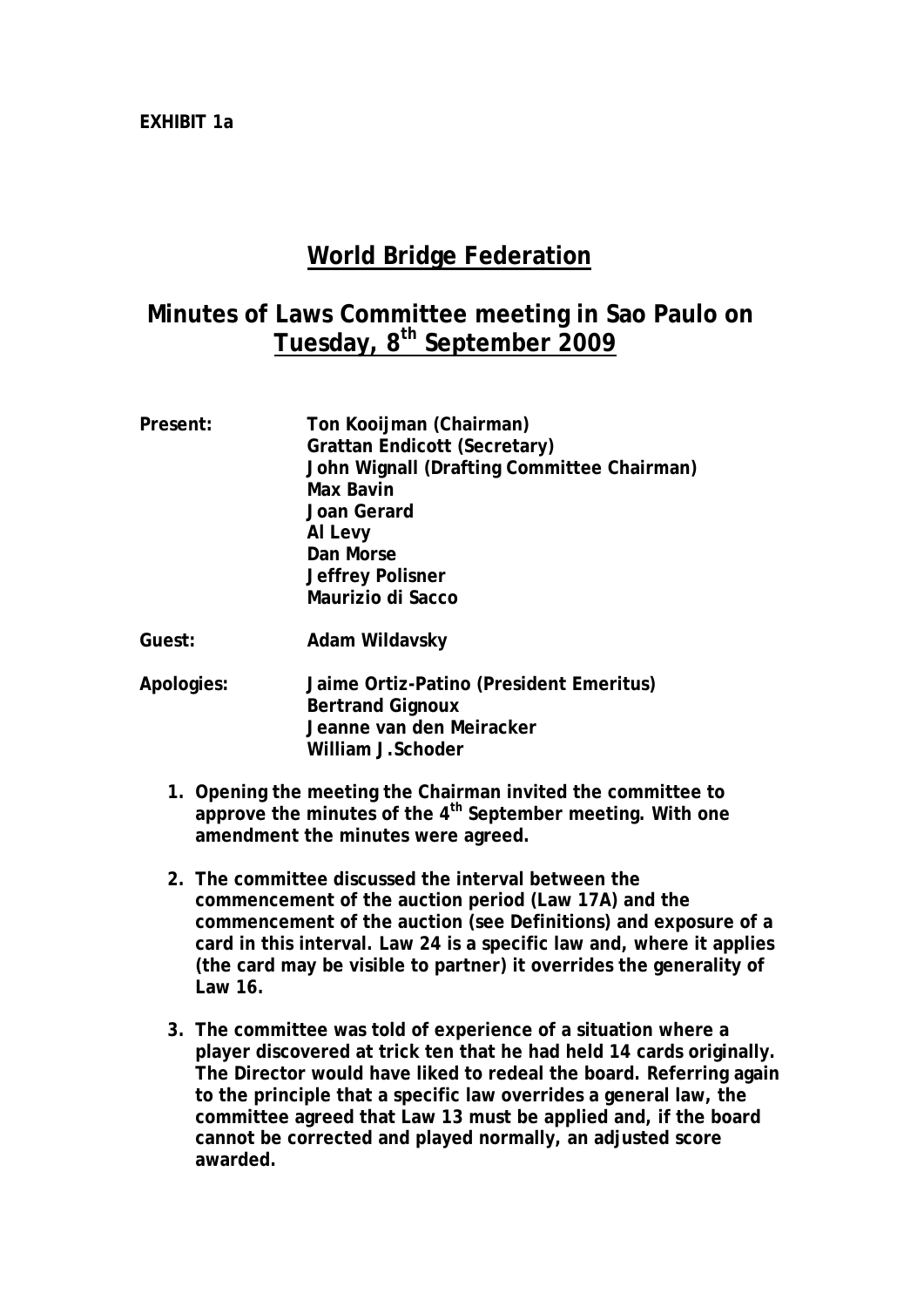- **4. The committee considered a situation where there had been a request for a ruling only just within the time limit (Law 92B). This had created a difficulty for the Director. The committee was of the view that the Director should provide a ruling before bringing it to the appeals committee. Laws 84 and 85 are specific and take priority over any attempt to take the matter directly to the appeals committee.**
- **5. An enquiry was brought to the committee concerning the use of the word 'convention' [see Law 40B1(b)]. The question was referred to the Systems Committee.**
- **6. What is commonly termed a 'double shot' is a gambling action within the meaning of Law 12C1(b) – as previously affirmed in the minutes of 30th August 1998. In reference to this same law, the standard for judging a 'serious error' must be extremely high and the calibre of the player is also relevant.**

**These considerations arise after an adjusted score has been awarded when the Director is thinking of a split score, taking away the adjustment (wholly or in part) from the non-offending side.** 

- **7. When both sides have revoked on the same board (Laws 64B7 and 64C), each revoke is examined separately in assessing the equity when that revoke occurs.**
- **8. With regard to 'play period' it is considered that Law 40B2(b) specifically allows a player to consult his system card or an aidememoire in the interval between quitting one board and commencing another. Any relevant regulation should also be taken into account.**

**Law 9A3 contains the authority for dummy to draw attention to an irregularity (subject to Laws 42 and 43) after play of a hand is completed.**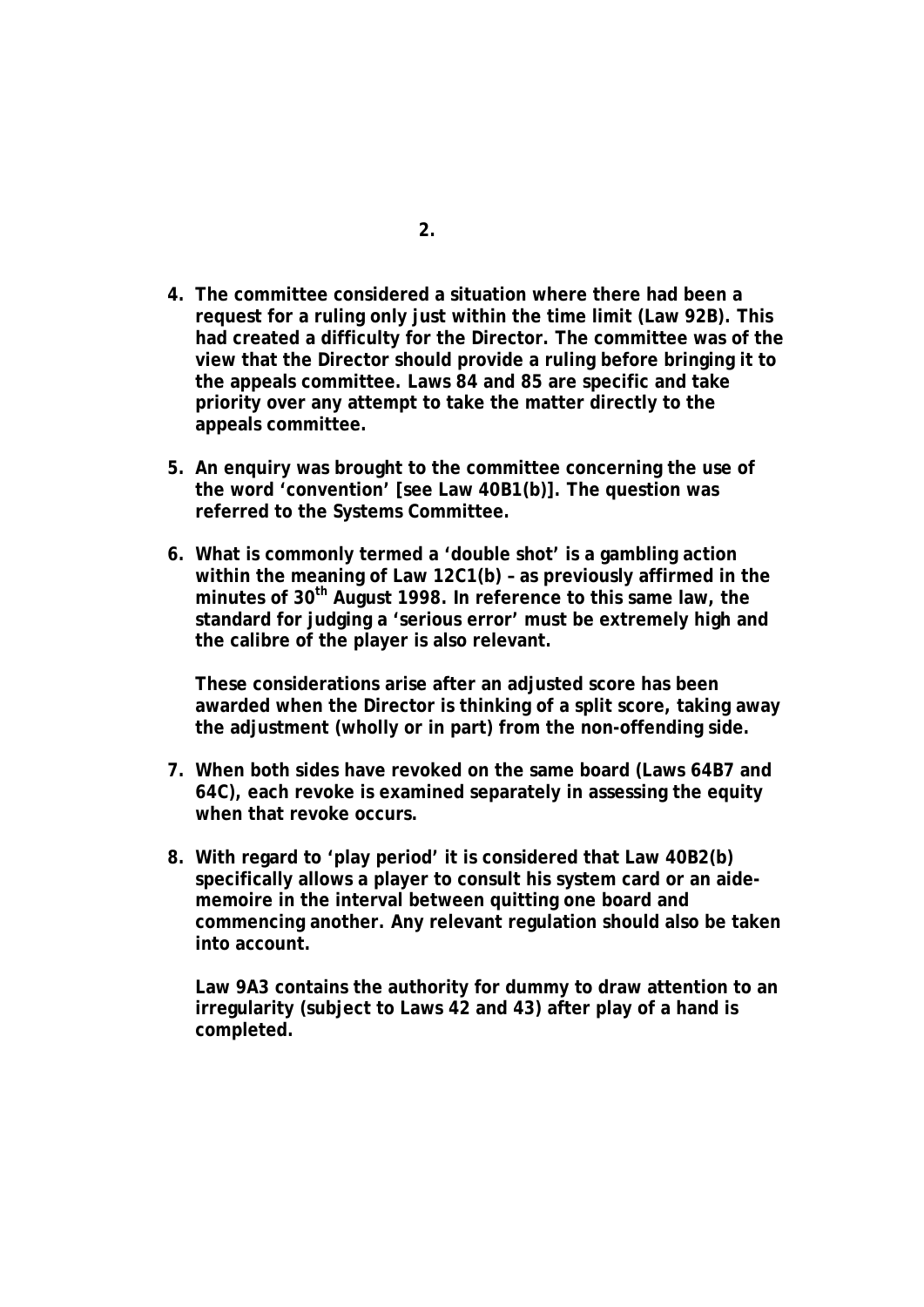- **9. The committee discussed the state of the On-line Laws. The WBF On-line Laws provide a 'default' code where needed. When licensing on-line games authorities may include a condition imposing a set of laws. The committee, bearing in mind proposals for a WBF On-line Championship, recommends that the On-line Laws be revisited with regard to the provisions of the 2007 Laws of Duplicate Bridge.**
- **10. The committee noted dictionary definitions as follows:**

**'infract' - to violate or break (a law etc.), to infringe. 'infringe' - to violate (esp. a law), to neglect to obey.** 

- **11. The Chairman asked that it be noted "Counting Period" is not an authorized name for the interval between the commencement of the auction period and the commencement of the auction.**
- **12. The committee returned to the subject of the status of information arising when a misexplanation is corrected. There was lengthy discussion following which it was determined:** 
	- **(a) that Law 21B1 applies in respect of a call that has been made; the Director is required to judge whether the call "could well have been influenced by misinformation given to the player". Unless he judges that in possession of the correct information (only) the player could well have made a different call no change of call under Law 21B1 is allowed nor is an adjusted score under Law 21B3.**
	- **(b) that when under Law 20F4 an explanation is corrected before the auction has closed the Director is pointed to Law 21B. This law does not indicate how the Director should then proceed\* but it was agreed that the player may use both the misexplanation and the correct information.**

*[\*Secretary's note: in these circumstances a 1998 minute indicates that the Regulating Authority may give guidance.]*